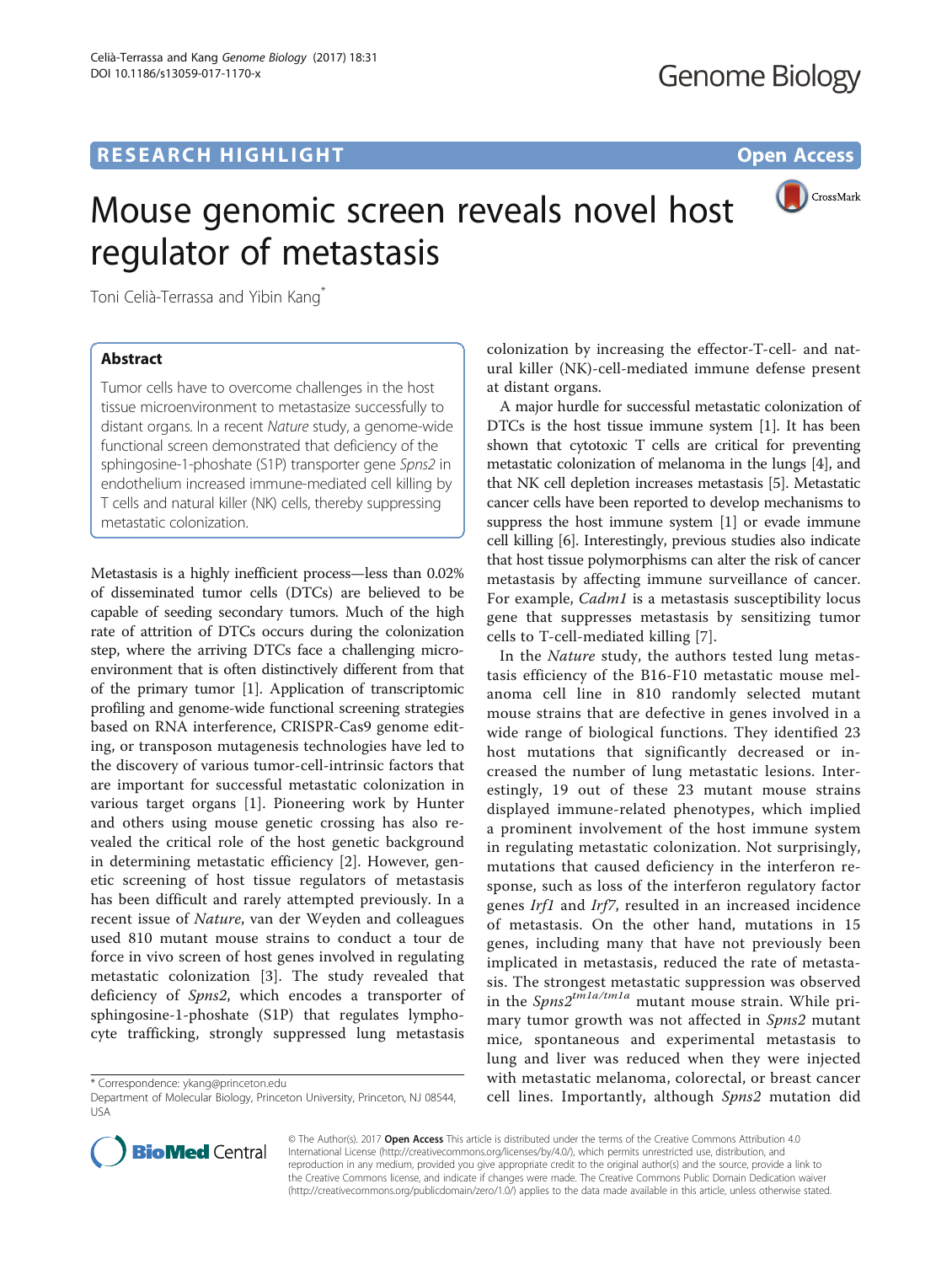<span id="page-1-0"></span>not affect the initial dissemination and extravasation of cancer cells, an increased number of apoptotic cancer cells were observed in the lung. These findings indicate that host SPNS2 fosters a more favorable environment for the survival of DTCs in the lung.

SPNS2 is a cell surface protein that transports intracellular S1P to blood and lymph, where S1P acts as a bioactive lipid mediator that binds to its G-protein-coupled receptor to regulate cell survival, proliferation, migration, angiogenesis, lymphangiogenesis, lymphocyte trafficking, and immune response [[8](#page-2-0)]. Consistent with the critical role of SPNS2 in S1P transport, Spns2tm1a/tm1a mice have lower levels of S1P in serum and increased levels in the lung, which resulted in a profound alteration of leukocyte trafficking in the animals. In addition to a significant reduction of T and B cells in circulation, a dramatic increase in the NK-cell population and a reduced T-cell percentage were observed in the lungs of  $Sms2^{tm1a/tm1a}$  mice.

The authors used bone marrow transplantation experiments to conclude that a non-hematopoietic stromal component controls the Spns2-mediated phenotype in leukocyte trafficking and metastasis. As an S1P gradient in lymph has been reported to be crucial for regulating lymphocyte circulation, the researchers focused their investigation on the lymphatic endothelium. Indeed, mice with lymphatic-endothelial-cell-specific deletion of Spns2  $(Spns2^{tmIa/tmIa}; Lyvel^{cre/+})$  showed decreased lymphocyte counts in the blood, lungs, and other tissues, and decreased metastatic colonization by B16-F10 melanoma cells (Fig. 1). These findings indicate that Spns2 deficiency in lymphatic endothelium alters the immune microenvironment of the lungs and possibly other organs to reduce metastatic colonization.

At first glance, it seems counterintuitive that a decreased lymphocyte count weakens metastatic colonization. However, the authors went on to demonstrate that despite a general decrease in T cells, the ratio of effector T cells and immunosuppressive regulatory  $T(T_{\text{reg}})$  cells was increased in the lungs of Spns2-deficient mice, as were NK cell numbers. In addition, CD4<sup>+</sup> and CD8<sup>+</sup> cells from  $Spns2^{tm1a/tm1a}$  animals showed a stronger degranulation response, increased interferon-γ production, and more effective B16-F10 tumor cell killing in vitro, indicating higher T-cell activity. In vivo T-cell and NK-cell depletion experiments showed that combined depletion of CD8+ T cells and NK cells, but not either population alone, restored the metastatic efficiency of cancer cells in  $Sons2^{tm1a/tm1a}$  mice to the levels observed in wild-type mice. Similar findings were observed in the liver, demonstrating that both T cells and NK cells are responsible for and work cooperatively to provide defense against metastasis in different organs. Finally, treatment of wild-type mice with 4′-deoxypyridoxine (DOP), which inhibits S1P degradation and thus increases S1P levels, led to a similar increase in immune-mediated killing and suppression of lung metastasis as observed in the  $SpnS2^{tmla/tm1a}$  mice. This result indicates that S1P levels regulate lymphocyte circulation and modulate the percentage of effector T cells and NK cells in the lung, thereby offering an attractive



Fig. 1 Endothelial SPNS2 regulates lymphocyte trafficking to influence metastatic colonization. After extravasation into the lung parenchyma following dissemination through vascular or lymphatic systems, cancer cells normally encounter a hostile environment dominated by immune defenses. In wild-type mice (left panel), the S1P transporter SPNS2 regulates the circulation levels of S1P and maintains lymphocyte trafficking homeostasis as well as organ regulatory T (T<sub>req</sub>) cells. In this scenario, the T<sub>req</sub> cells are abundant in the lung tissue, which facilitates the colonization of highly metastatic tumor cells. However, in the Spns2-deficient mice (Spns2<sup>tm1a/tm1a</sup>; right panel), S1P levels are decreased in circulation but are higher in the lungs, disrupting lymphocyte trafficking. This results in an increased ratio of cytotoxic CD8<sup>+</sup> T cells and natural killer (NK) cells in the lungs, which prevents metastatic colonization of arriving cancer cells